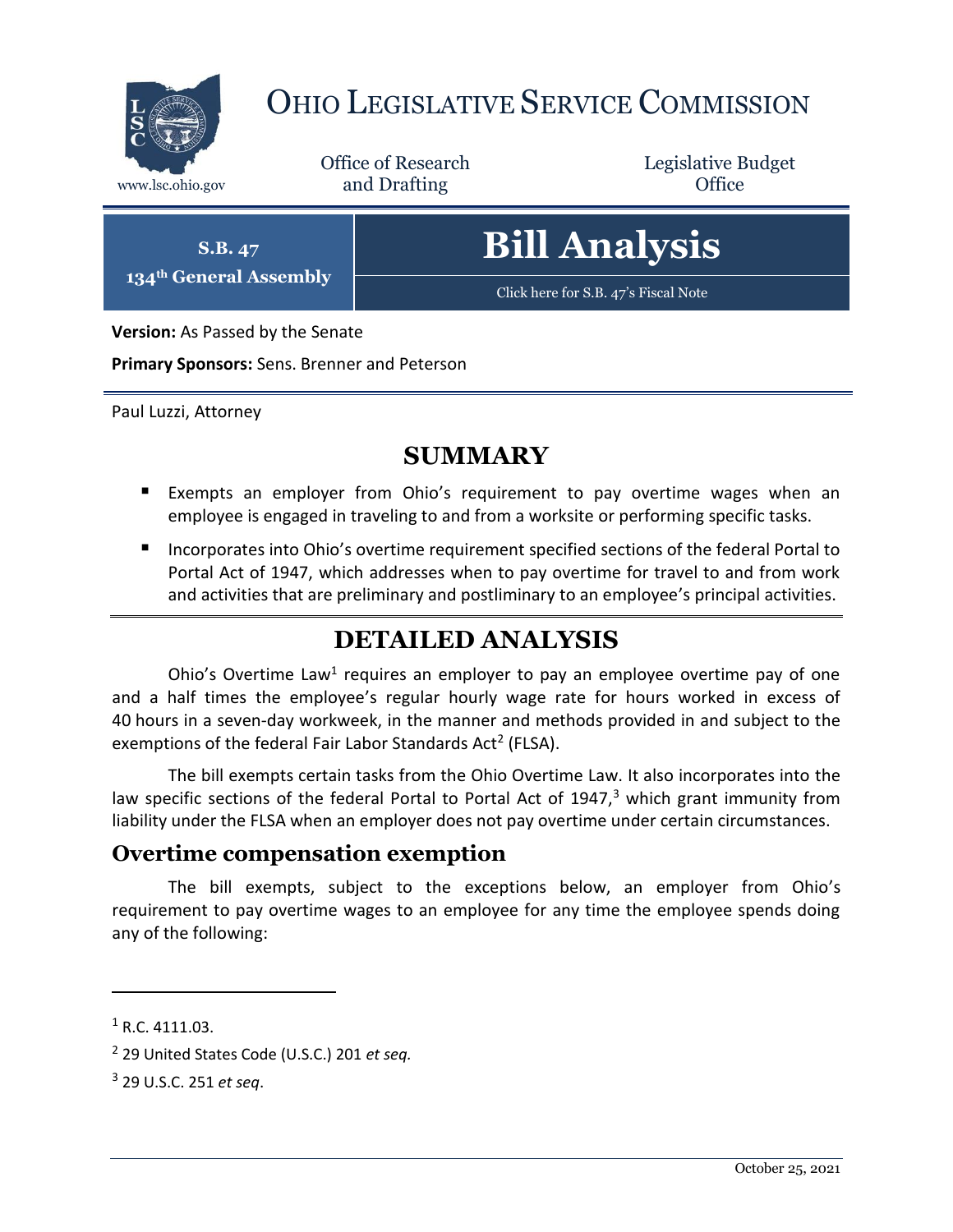- Walking, riding, or traveling to and from the actual place of performance of the principal activity or activities that the employee is employed to perform;
- Activities that are preliminary or postliminary to the principal activity or activities;
- Activities requiring insubstantial or insignificant periods of time beyond the employee's scheduled working hours.

The bill's exemption applies to any activity described above that occurs before the time on any particular workday that the employee commences the principal activity, or after the time on any particular workday that employee stops performing the principal activity.<sup>4</sup>

#### **Exceptions to the exemption**

The bill's exemption does not apply if an employee performs preliminary or postliminary tasks under either of the following circumstances:

- The employee performs the task during the regular work day or during prescribed hours;
- $\blacksquare$  The employee performs the task at the employer's specific direction.<sup>5</sup>

#### **Incorporation of Portal to Portal Act**

The bill specifies that Ohio's overtime requirement is subject to the exemptions found in Sections 252 and 254 of the federal Portal to Portal Act of 1947.

#### **Section 252**

Section 252 of the Portal to Portal Act grants an employer immunity from liability or punishment for failing to pay an employee overtime compensation for any activity the employee engaged in before May 14, 1947 (the date the act was enacted), unless the activity was compensable under certain circumstances specified by the act.<sup>6</sup> Because Section 252 applies only to activities occurring before May 14, 1947, it is unclear how incorporating this immunity into Ohio's overtime requirement affects overtime liability.

#### **Section 254**

Section 254 of the Portal to Portal Act grants an employer immunity from liability or punishment for failing to pay an employee overtime compensation for any of the following activities whether an employee engaged in the activity on or after May 14, 1947:

■ Walking, riding, or traveling to and from the actual place of performance of the principal activity or activities that the employee is employed to perform;

 $\overline{a}$ 

<sup>4</sup> R.C. 4111.03 and 4111.031(A).

 $5$  R.C. 4111.031(B).

 $6$  29 U.S.C. 252.